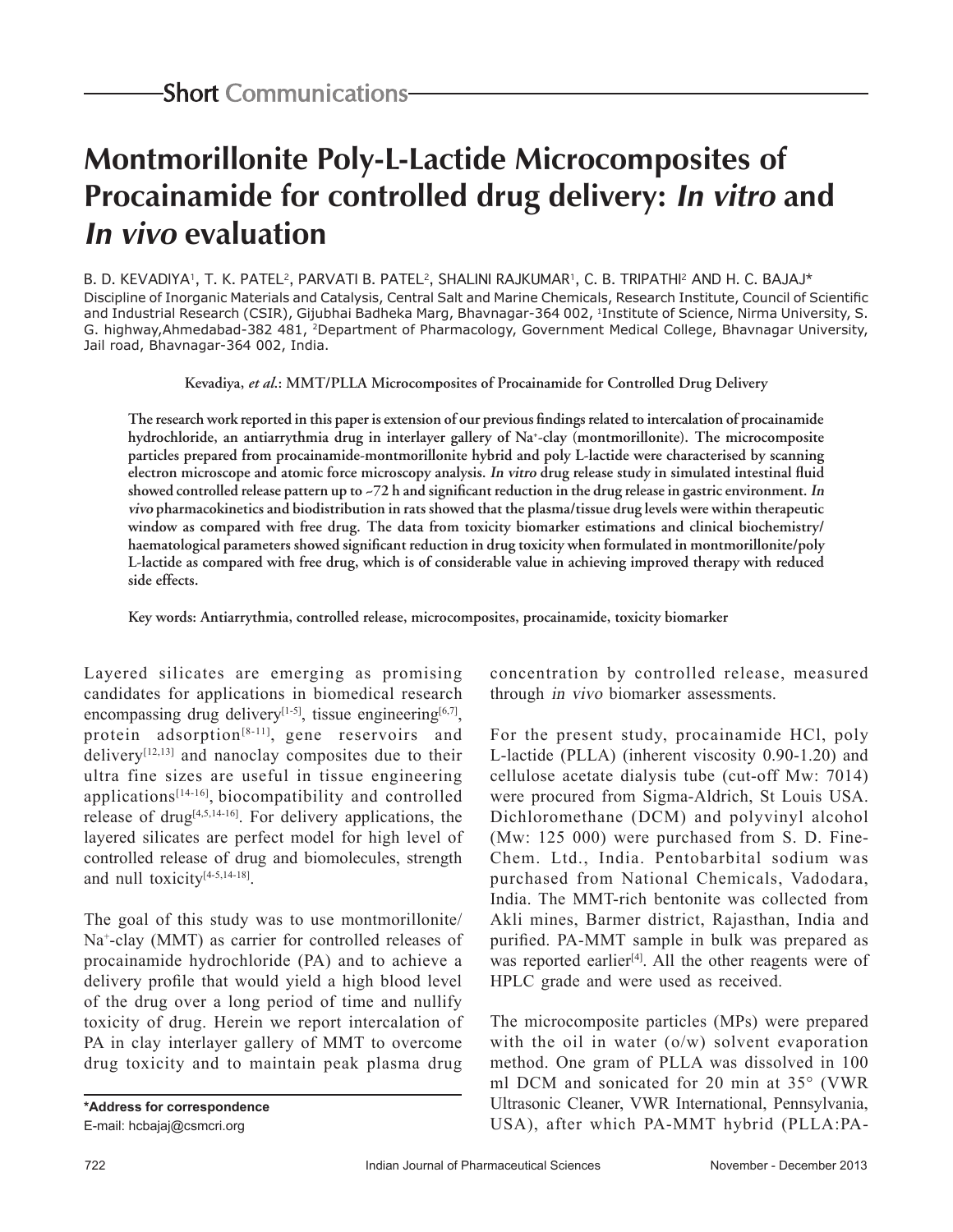$MMT=1:0.5$  w/w) was suspended in this organic phase and further sonicated for 10 min at 35°. The organic phase was added drop wise (0.5 ml/min) into the external aqueous phase containing 0.5% w/v of polyvinyl alcohol (300 ml) with stirring till DCM evaporation. The MPs were collected and lyophilised in liquid nitrogen.

In vitro release of PA was carried out with the assistance of USP eight stage dissolution rate test apparatus (Veego, India) using dialysis bag technique at pH 1.2 and  $7.4^{[4]}$ . The weighed amounts of MPs (corresponding to 10 mg of entrapped PA) were suspended in dialysis bag restraining 5 ml of the release medium followed by steps reported in our previous publication<sup>[4]</sup>.

For pharmacokinetic (PK) and biodistribution study, 10-12 weeks old, 200-250 g Wistar rats (M:F::50:50) were acquired by the central animal house, Government Medical Collage, Bhavnagar, Gujarat, India and were maintained at the Animal Holding Unit at Department of Pharmacology. The animal caring, handling and the protocols were approved by the Institutional Animal Ethics Committee (IAEC), Government Medical College Bhavnagar, India (In vivo studies-protocol approval no. IAEC No. 19/2010). The animals were acclimatised at temperature of 25±2° and relative humidity of 50- 60% under natural light/dark environments for one week ahead of experiments. Each animal was fasted for 24 h prior to the studies and water was made available ad libitum. The animals were randomised into six groups of six animals each. First two groups of animals received oral pristine PA (suspension), while the second two groups of animals received PA-MMT hybrid (suspension) and third two groups received MPs (suspension). All the formulations were administered orally at a dose of 40 mg/kg body weight. For PK study, first three groups were used from each treatment and blood samples  $(\sim 0.3 \text{ ml})$ were collected from the retro orbital plexus under mild anaesthesia into the microcentrifuge tubes containing EDTA (1.8 mg/ml blood). The blood collection time breaks were kept at 0 (predose), 1, 3, 6, 9, 12, 24, 48 and 72 h after administration of the drug. Plasma separated by centrifugation (Kubota-6500, Kubota Corporation, Japan) at 10 000 rpm for 15 min at 5° was stored at −20° for reverse-phase HPLC analysis. The distribution of formulated and pristine drug in different tissues

of rat was estimated in two animals from each group, which were euthanised with an intraperitoneal injection of pentobarbital sodium  $(-120 \text{ mg/kg})$ body weight) at 1, 3 and 12 h after administration of free drug and formulated drug. Instantaneously following death, carcasses were placed on ice packs and opened by bilateral thoracotomy. The heart, lung, liver, spleen, kidney, stomach and intestine were collected. Tissue samples were blotted with paper wipe, cleaned in saline, blotted to remove surplus fluid, weighed, sliced into tiny pieces and homogenised with four volumes of 0.1 M NaOH. The homogenate was centrifuged at 10 000g for 30 min at 5°, the fatty layer was discarded and supernatants were collected for quantification of drug by HPLC as described below.

The quantification of PA in plasma was done by using a validated RP-HPLC method reported in literature with slight modifications<sup>[19]</sup>. Briefly, subsequent to preparation of plasma samples, analysis by HPLC system consisting of photodiode array detector (Waters Alliance model: 2695 separation module with Waters 2996 Photodiode Array Detector) and A reverse-phase C18 column (Luna C18, Phenomenex®) was carried out. Mobile phase for analysis was the combination of 0.075 M ammonium acetate buffer (pH=4.3) and acetonitrile (80:20, by volume). The injection volume was 20 µl, retention time of PA was 20 min and detection wavelength  $(\lambda_{\text{max}})$  for PA was at 278 nm.

The toxicity biomarkers and clinical parameters were evaluated by separating serum from blood throughout the experiment, from animals of each group at time intervals of 1, 3 and 12 h. The drug toxicity biomarkers ALT (serum glutamate pyruvate transaminase, SGPT), AST (serum glutamate oxaloacetate transaminase, SGOT), alkaline phosphatase (ALP) and serum creatinine were estimated in serum samples by kinetic method using semi automatic biochemistry analyser-RA-50 (Bayer Inc. USA) and clinical parameters of plasma/ serum were analysed by fully automated cell counter (Nihon Kohden, Japan).

The release patterns of drug from MPs were compared with our published data (fig.  $1$ )<sup>[4]</sup>. Approximately 20% of the intercalated PA was released up to 3 h from MPs (fig. 1b). The release profile of PA from MPs in simulated intestinal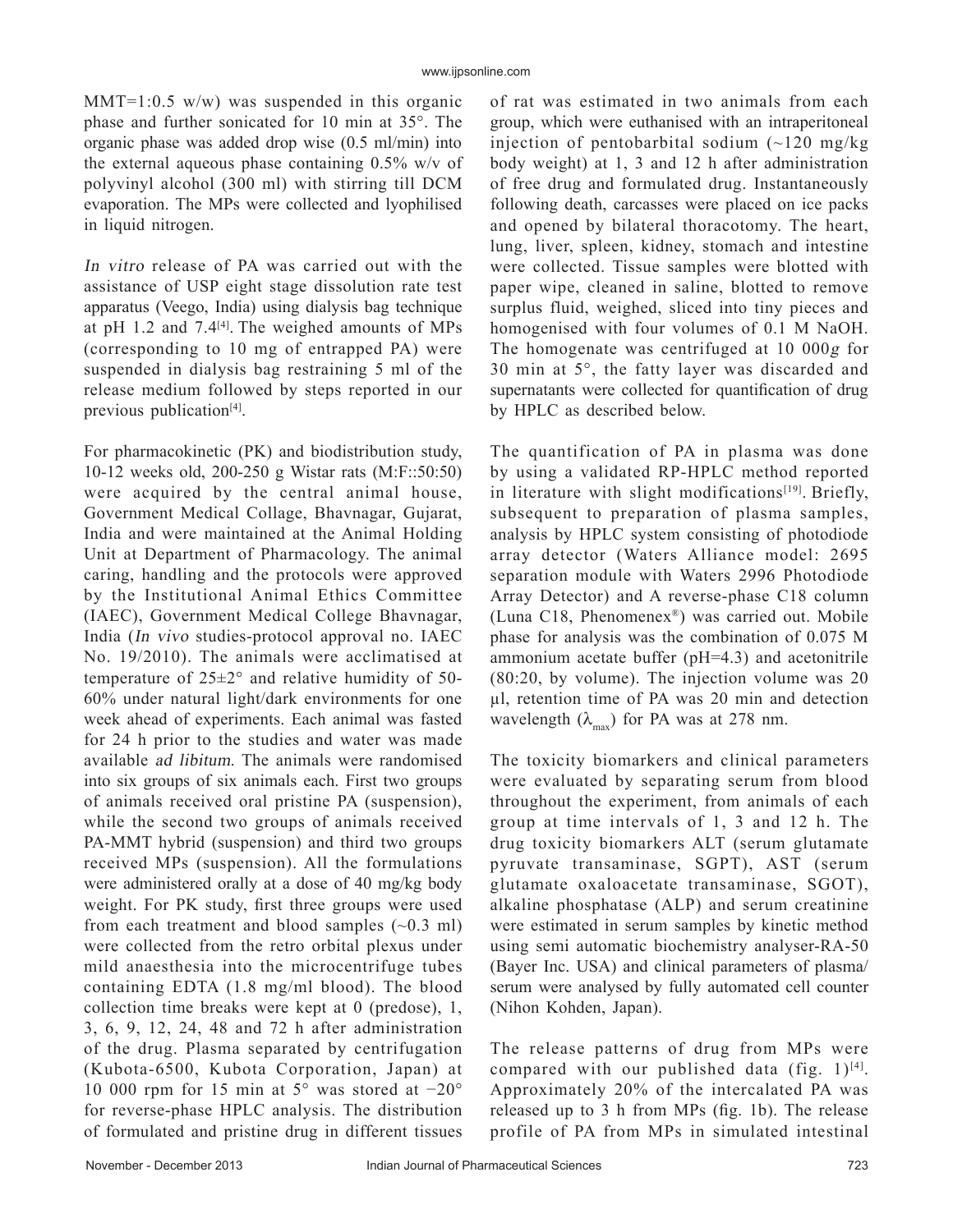fluid is shown in fig. 1a. The formulation exhibited controlled release profile up to  $\sim$ 72 h. The PA from MPs had controlled release pattern with  $\sim$ 30% of drug released in 10 h followed by sustained release in  $>72$  h (60%).

The key PK parameters, which include  $C_{\text{max}}$  (in  $\mu$ g/ml) and  $T_{\text{max}}(h)$  is the highest drug

**TABLE 1: PHARMACOKINETIC PARAMETERS**

| <b>PK</b> parameters                                                         | PA                | PA-MMT          | <b>MPs</b>      |  |  |  |  |  |
|------------------------------------------------------------------------------|-------------------|-----------------|-----------------|--|--|--|--|--|
| $C_{\text{max}}$ (µg/ml)                                                     | $134.3 \pm 13.69$ | $66.05 \pm 9.0$ | $49.2 + 4.3$    |  |  |  |  |  |
| $T_{\text{max}}$ (h)                                                         |                   |                 | 17              |  |  |  |  |  |
| AUC $_{0}$ (µg h/ml)                                                         | 1580.46±56.9      | 1730.46±36.05   | 1567.64±22.54   |  |  |  |  |  |
| MRT (h)                                                                      | $19.51 \pm 1.0$   | $20.65 \pm 1.3$ | $23.84 \pm 2.0$ |  |  |  |  |  |
| MPs=Microcomposite, PA= procainamide hydrochloride (PA), PA-MMT=procainamide |                   |                 |                 |  |  |  |  |  |

hydrochloride- montmorillonite/Na+-clay, PK=pharmacokinetic



**Fig. 1:** *In vitro* **drug release.**

*In vitro* **release profiles of PA from MPs at 37±0.5° in simulated intestinal fluid (pH 7.4) (a) and simulated gastric fluid (pH 1.2) (b); Data represent mean±SD, (***n***=3).**

| <b>TABLE 2: THE CLINICAL PARAMETERS</b> |  |
|-----------------------------------------|--|
|-----------------------------------------|--|

concentration encountered subsequent to the drug administration and the time at which Cmax is reached, MRT (h) is the mean residence time of the drug in the plasma and  $AUC_{0,\infty}(\mu g \; h/ml)$  is the total area under the curve which represents the in vivo therapeutic effects of drug were examined (Table 1 and fig. 2). Some advantages of using MMT and PLLA can be concluded from PK data. The Cmax and MRT of pristine PA was about  $134.3 \pm 13.7$   $\mu$ g/ml and  $19.51\pm1.0$  h, respectively. The mean values obtained for  $AUC_{0-\infty}$  and peak plasma time (T<sub>max</sub>) were  $1580.5 \pm 56.9$   $\mu$ g h/ml and 1 h, respectively. In contrast, when drug was captured inside gallery of MMT and MPs prior to oral administration to rats, higher drug concentration were detected in plasma



**Fig. 2:** *In vivo* **pharmacokinetic profile of drug. Time course release profiles of relative plasma concentration of PA after oral administration to wistar rats when formulated in the MMT and MPs as compared with pristine PA, results are shown as**  means $\pm$ SD of six animals per group.  $-\bullet - PA$ ,  $-\bullet - PA$ -MMT,  $-\otimes -MPs$ 

|                | <b>Entry Parameters</b>    | <b>Normal</b><br>values | <b>PA</b> |         | PA-MMT         |                |         | <b>MPs</b>      |         |         |                 |
|----------------|----------------------------|-------------------------|-----------|---------|----------------|----------------|---------|-----------------|---------|---------|-----------------|
|                |                            |                         | 1 h       | 3 h     | 12h            | 1 <sub>h</sub> | 3 h     | 12 <sub>h</sub> | 1 h     | 3 h     | 12 <sub>h</sub> |
| $\mathbf{1}$   | $Hb$ (g/dl)                | 12.95                   | 14.4      | 14.45   | 13.45          | 13.85          | 14.15   | 13.45           | 13.3    | 14.05   | 13.3            |
| $\overline{2}$ | Total RBC (million/cmm)    | 6.42                    | 7.90      | 7.51    | 6.8            | 6.825          | 7.32    | 6.76            | 7.355   | 7.475   | 7.255           |
| 3              | Total WBC (cmm)            | 8250                    | 9550      | 11600   | 7400           | 5700           | 10650   | 8500            | 5750    | 7500    | 5850            |
| 4              | Total platelet count (cmm) | 702 000                 | 576 500   | 560 500 | 654 000        | 647 500        | 628 500 | 621 000         | 599 500 | 848 000 | 831 000         |
| 5              | Polymorphs (%)             | 37                      | 39        | 47      | 53             | 34.5           | 37      | 58              | 36.5    | 50.5    | 37              |
| 6              | Lymphocytes $(\%)$         | 59                      | 57        | 59.5    | 42.5           | 60.5           | 59      | 37.5            | 59      | 44      | 59              |
| $\overline{7}$ | Eosinophils (%)            | 1.5                     |           | 2.5     | $\overline{2}$ | 1.5            | 1.5     |                 | 1.5     | 1.5     |                 |
| 8              | Monocytes (%)              | 2.5                     | 3         | 2       | 2.5            | 3.5            | 2.5     | 3               | 3       | 4       |                 |
| 9              | PCV $(%)$                  | 37.2                    | 41.0      | 41.45   | 35.4           | 38.05          | 40.4    | 39.2            | 40.5    | 40.35   | 37.7            |
| 10             | MCV (Femtoliter)           | 58.105                  | 51.80     | 55.195  | 52.065         | 55.58          | 55.175  | 58              | 55.265  | 54.31   | 52.205          |
| 11             | MCH (Pico.g)               | 20.225                  | 18.21     | 19.26   | 19.78          | 20.305         | 19.345  | 19.89           | 18.15   | 18.845  | 18.455          |
| 12             | MCHC (%)                   | 34.81                   | 35.16     | 34.89   | 37.99          | 36.575         | 35.08   | 34.3            | 32.845  | 34.67   | 35.325          |
| 13             | <b>RDW</b> (%)             | 14.5                    | 12.8      | 13.45   | 12.1           | 13.25          | 13.7    | 13.15           | 15.2    | 15.55   | 14.4            |

\*PCV=Packed cell volume, MCV=Mean corpuscular volume, MCH=Mean corpuscular volume haemoglobin, MCHC=Mean corpuscular volume haemoglobin concentration, RDW=Red cell distribution width, MPs=Microcomposite, PA=procainamide hydrochloride (PA), PA-MMT=procainamide hydrochloride- montmorillonite/Na+-clay, PK=pharmacokinetic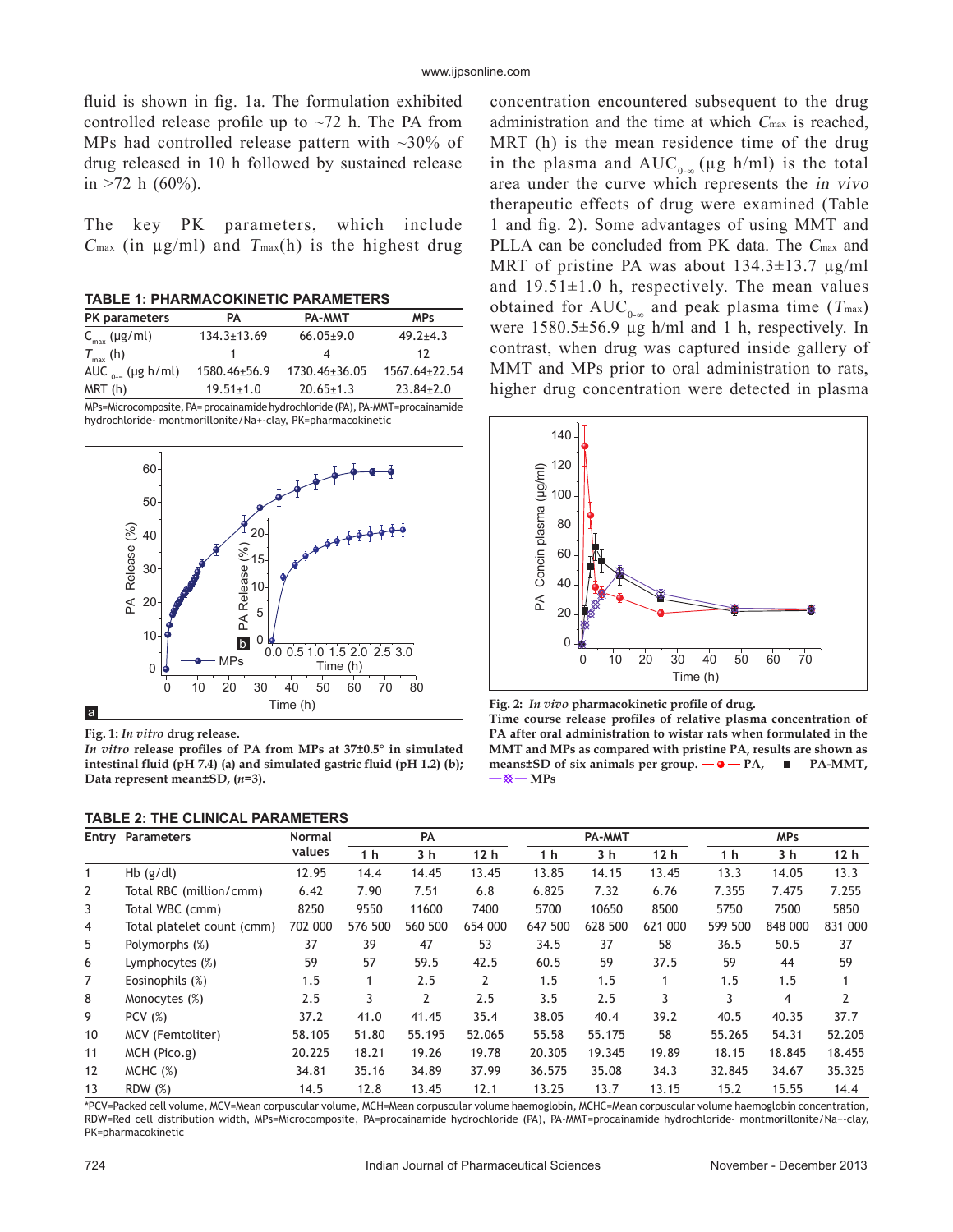#### www.ijpsonline.com





**(a) SGPT (ALT) (b) SGOT (AST) (c) ALP and (d) Creatinine levels in serum at different time gaps after oral administration of PA-MMT hybrid and MPs as compared with pristine PA and normal rats serum; Data represent mean±SD, (***n***=3). 1h,**  $\frac{1}{2}$ **Ah, 12h** 

even after 72 h (fig. 2). Upon comparing the MRT of pristine drug, it was observed that the PA-MMT hybrid and MPs increased the residence time of the drug in the plasma by  $20.6\pm1.3$  h and  $23.8\pm2.0$  h, respectively.

As shown in fig. 3a, drug was distributed, highest to lowest, in tissues following administration of free PA in the order; spleen  $(12 h)$ >intestine (12 h)>lung(12 h)>kidney (12 h)>stomach  $(12 h)$ >liver  $(3 h)$ >heart  $(1 h)$ . The maximum concentration of PA-MMT hybrid was found in spleen, lung and kidney within 12 h, followed by medium to minor distribution of drug in intestine (12 h) > stomach (12 h) > liver (12 h) > heart (1 h) after oral administration (fig. 3b). The drug in MPs was distributed rapidly as compared with free drug and in hybrids (fig. 3c).

The results showed that when free drug was orally administered, level of the toxicity biomarkers in serum was extremely elevated as compared with normal rats. In contrast, results of rats treated with PA-MMT hybrid and MPs had significant

reduction in levels of biomarkers (figs. 4a-d). Table 2 shows haematological parameters of rats treated with free PA, PA-MMT hybrids and MPs at different time intervals. Results of clinical parameters indicated that the free drug was toxic in nature as compared with drug formulated with MMT and MPs.

The MPs were fabricated by solvent evaporation techniques from antiarrythmia drug, PA-MMT. In vitro release study showed controlled release of drug from MPs for over ~72 h at pH 7.4. PK and biodistribution study showed that plasma/tissue drug levels were within remedial limits as compared with free PA. The toxicity biomarker and clinical/ biochemical parameters showed significant reduction in drug toxicity when formulated in clay and PLLA as compared with free drug.

### **ACKNOWLEDGEMENTS**

The authors are thankful to Directors, CSMCRI and Government Medical College, Bhavnagar for providing necessary infrastructure facilities and the Council of Scientific and Industrial Research (CSIR), Government of